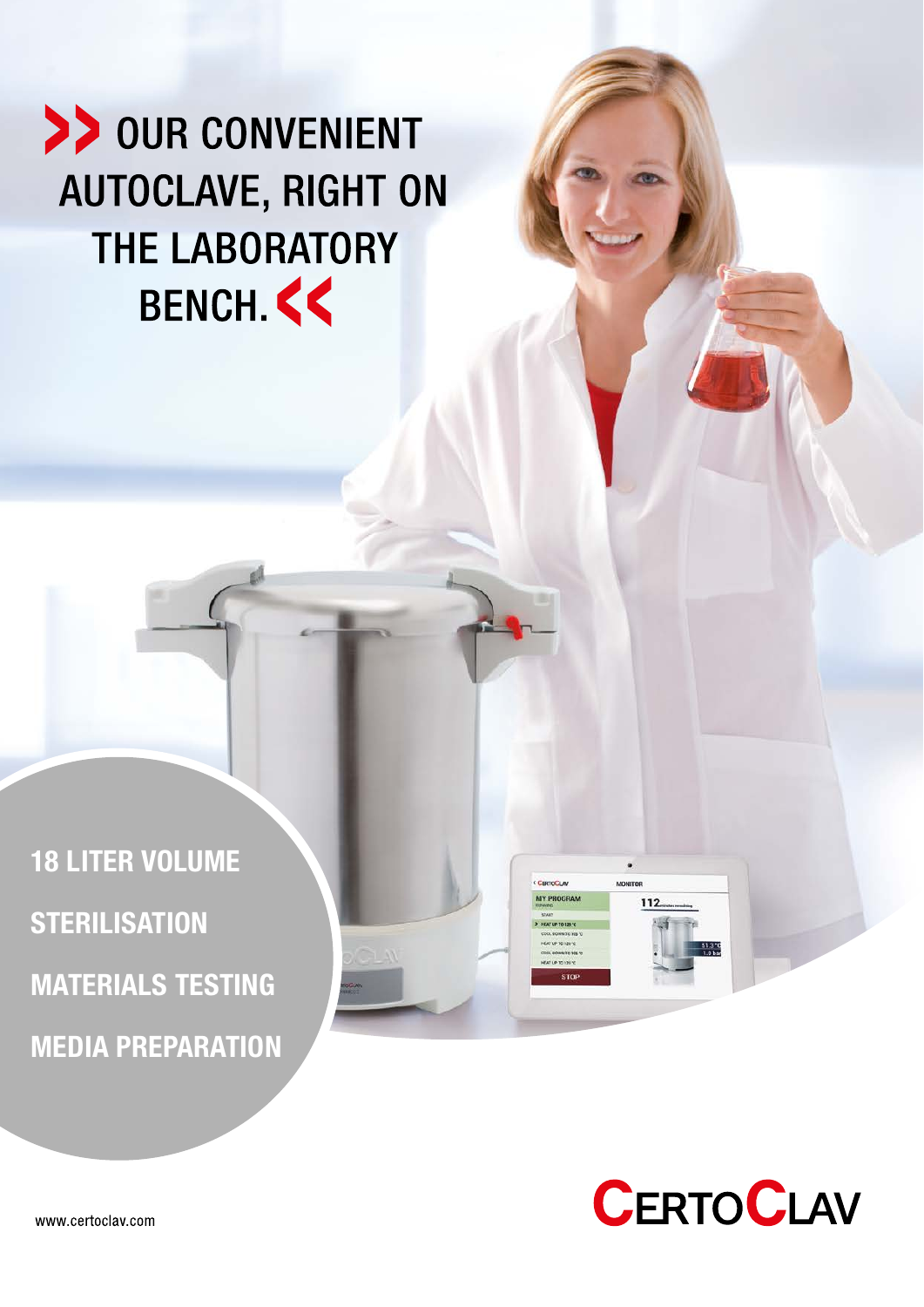# Applications

# THE WIDE RANGE OF USING CERTOCLAV AUTOCLAVES



### MICROBIOLOGY / BIO-CHEMISTRY

- Autoclave culture mediums
- Refuse sterilisation
- Efficiently processes small amounts just in time



### FOOD INDUSTRY

- The complete autoclave solution for laboratories in the food processing industry
- Sterilisation of utensils and refuse
- Culture medium preparation



- Testing for vapour resistance and material quality
- Long running cycles, ICP-TM 650, HAST test, pressure vessel test, hydrolysis, GLB-AL 631
- Special fabrications available upon request
- CertoClav MultiControl with a freely programmable electronic control

### SCHOOLS AND UNIVERSITIES

- Robust autoclave, ideal for daily training operation
- Special deals for schools please inquire

### PHARMACY

Sterilisation of instruments and packaging (i.e. eyedrop bottles and liquids)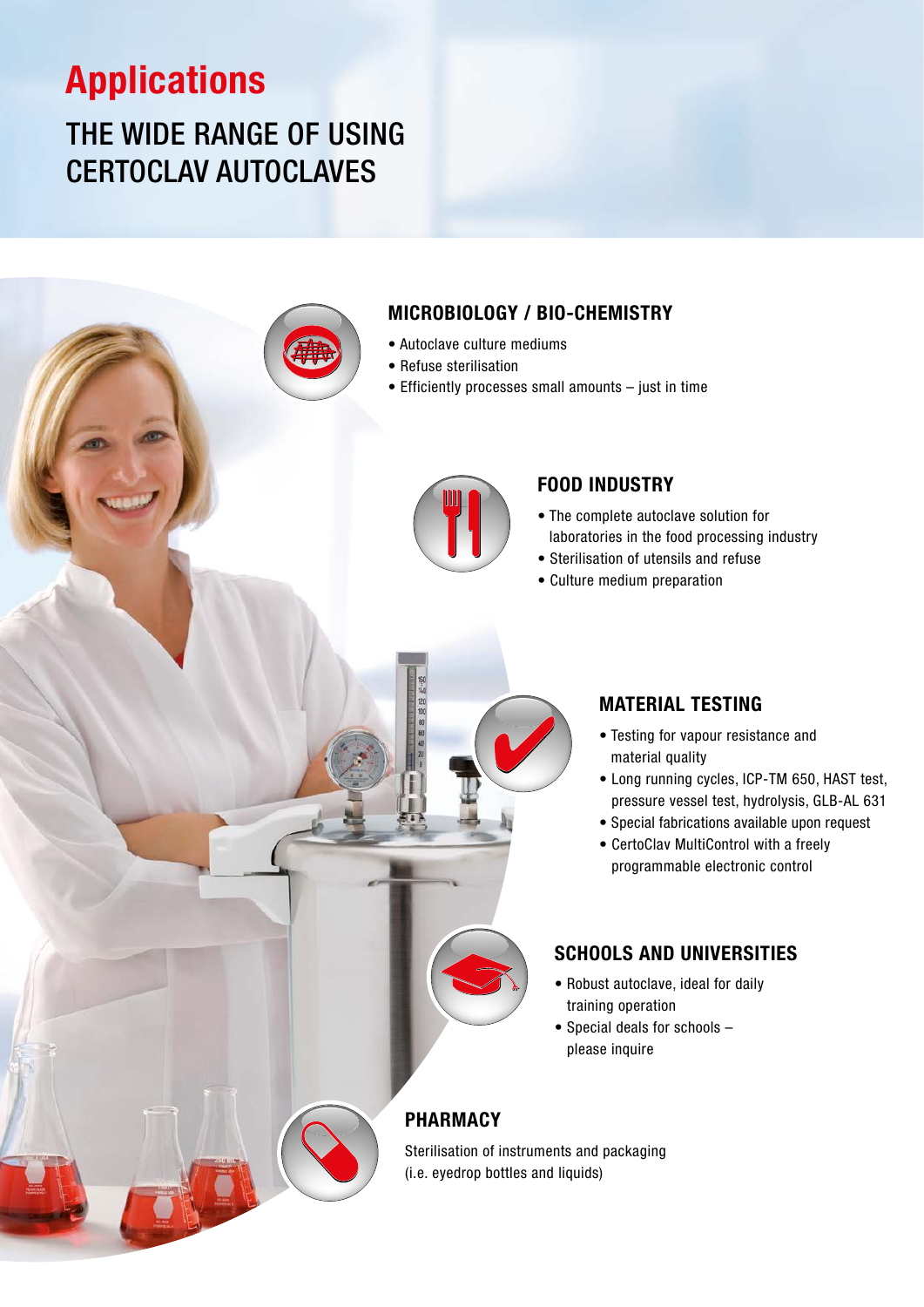# **Overview**

## THE MAIN FEATURES OF OUR PRODUCTS



| <b>ESSENTIAL</b>            | 121 | $\sqrt{ }$ |            |            |            | $\sqrt{ }$           | 12/18  | Alu       | • Affordable solution<br>• Printer for documentation<br>• Automatic               |
|-----------------------------|-----|------------|------------|------------|------------|----------------------|--------|-----------|-----------------------------------------------------------------------------------|
| <b>CLASSIC</b>              | 140 |            |            |            |            |                      | 18     | SS        | • Very low maintenance<br>(no electronics)<br>• Time tested for 50 years          |
| <b>MULTICONTROL 2</b>       | 140 | $\sqrt{ }$ | $\sqrt{2}$ |            | $\sqrt{2}$ | $\sqrt{2}$           | 18     | SS        | • Programmable autoclave<br>• Multi-step time/<br>temperature                     |
| <b>MULTICONTROL 2 TOUCH</b> | 140 | $\sqrt{ }$ | $\sqrt{2}$ | $\sqrt{2}$ | $\sqrt{2}$ | $\sqrt{ }$           | 18     | <b>SS</b> | • Same as MultiControl 2<br>• Touch Screen Controller<br>• Cloud access           |
| <b>CONNECT</b>              | 140 | $\sqrt{ }$ | $\sqrt{2}$ | $\sqrt{ }$ |            | $\sqrt{\frac{1}{2}}$ | 18     | SS        | • Fully automatic<br>(electric valves)<br>• Media sensor optional                 |
| <b>CULTURE MEDIA</b>        | 140 | $\sqrt{2}$ | $\sqrt{}$  | $\sqrt{ }$ |            | $\sqrt{\frac{1}{2}}$ | $18**$ | SS        | • Media preparator<br>• Internal stirrer<br>• Port for pumping,<br>sterile Medien |

\* via Tablet Controller \*\* 10 liter Media Container

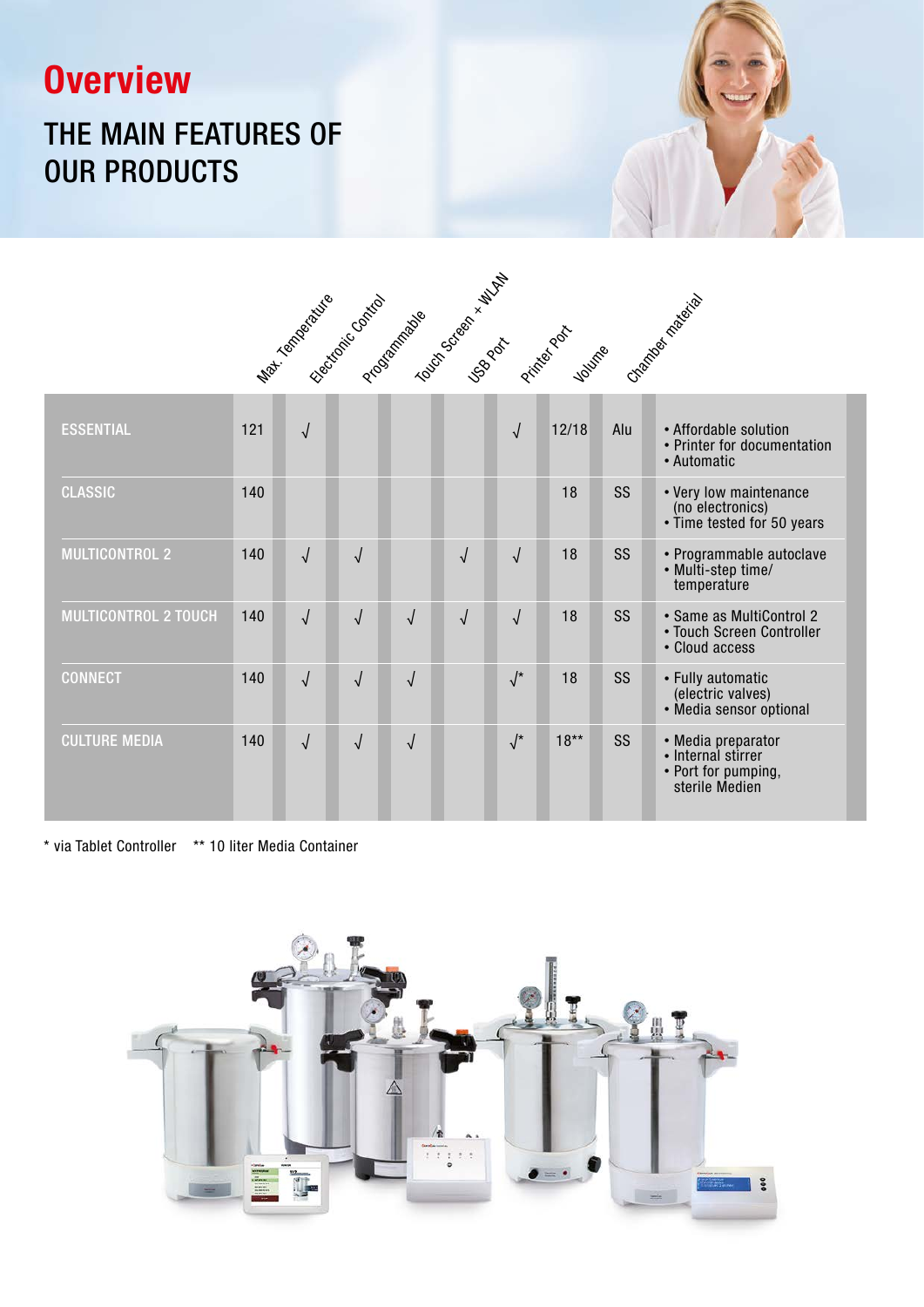# **CertoControl**

# THE USER INTERFACE WITH ON-SCREEN TRAINING.













### Define custom programs

- With a simple interface you can program multi-step processes of temperature and time. E.g. 20 minutes at 110°C, then 3 hours at 120°C and then 1 hours at 80°C.
- Long term cycles possible. Programming can be done in minutes, hours and days.
- Program is graphically displayed.
- Programs can be named.
- One-click solution to program a fractioned venting process.

### Choose program

- All programs are displayed as icons with name and key data.
- Programs can be added an deleted.
- Full list of steps of each programm can be displayed.

## Watch step-by-step video instructions

- All usage steps are explained in videos, e.g. when used as an autoclave the steps to load the unit are explained.
- No more need to train staff the unit explains everything itself.
- Videos can be skipped once staff is proficient in using the equipment.

## Show status of running programs

- Current step of program is displayed.
- Current data displayed.
- Time passed and remaining is displayed.

## Scroll through protocol history

- Protocols are stored on the device.
- Target temperature and actual temperature are graphically displayed and accessible in numerical format.
- Error messages are displayed in detailed with explanation.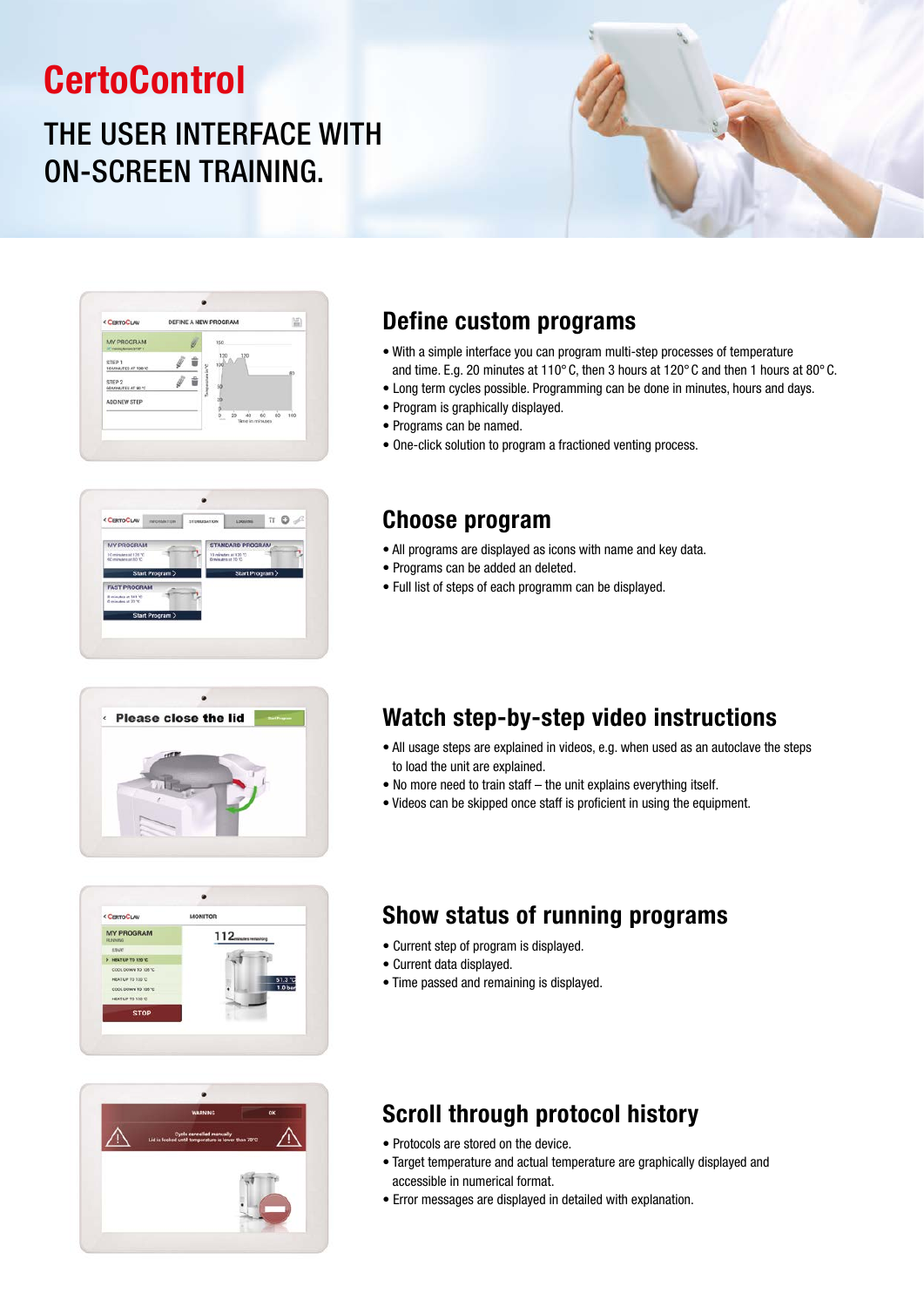# **CertoCloud**

## EASY DATA ACCESS AND STORAGE. ONLINE DEVICE MANAGEMENT.



### Secure Connection

- SSL encryption
- Secure server
- 100% data privacy



### Multi Device Management

- Combine all devices in one account
- Create programs
- Disseminate programs to all devices



## Long Term Data Storage

- All data stored for 10 years to fulfil documentation requirements
- Secure backup

# **CertoCloud**



## Customization

- Custom reports
- Direct printing
- Freely definable data formats



## Email Notifications

• Alarms • Cycle complete • Process data



User Management

• Individual accounts

• Accounts linked to devices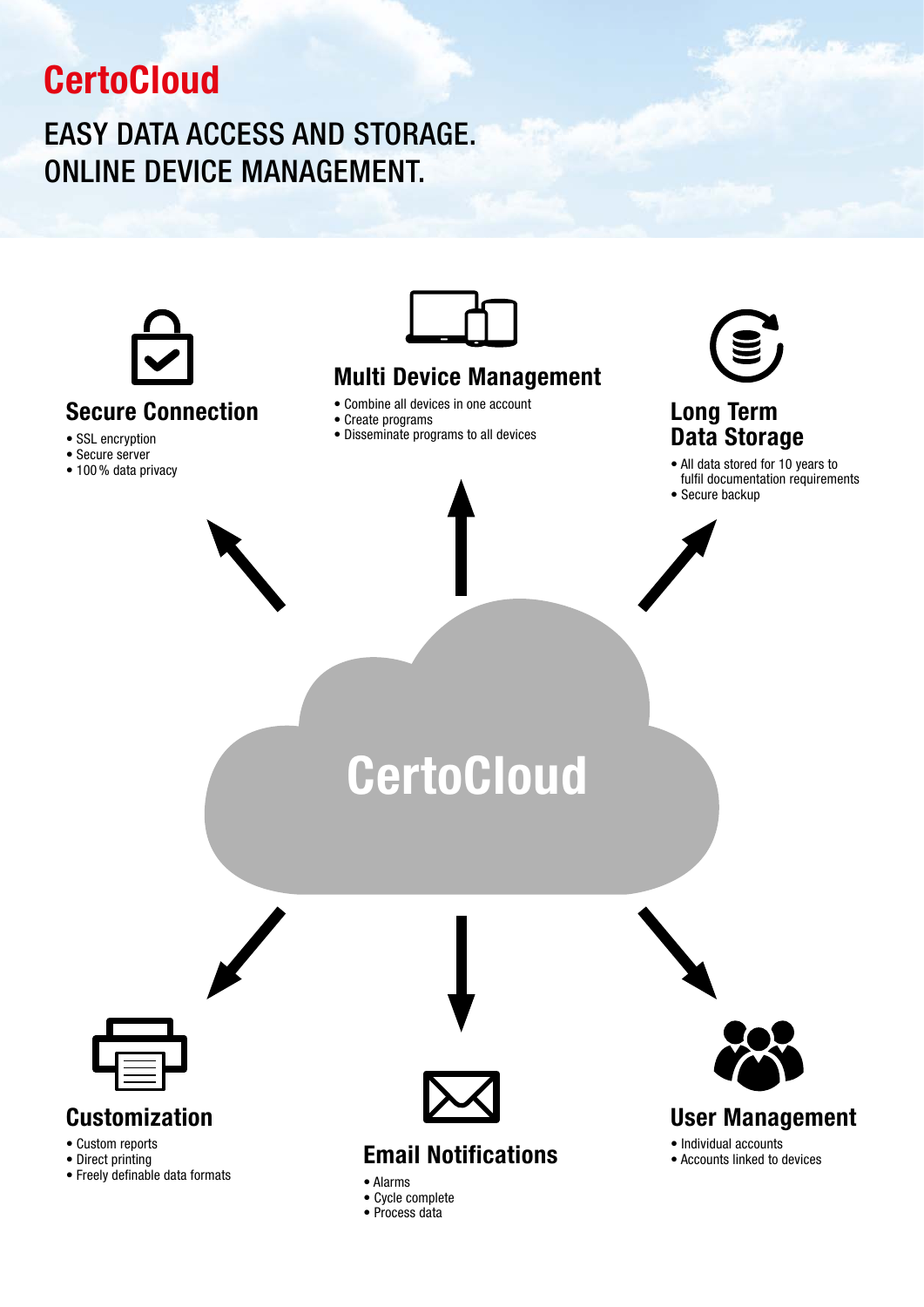# CertoClav Essential

## THE ECONOMIC BASIC AUTOCLAVE

LOW COST

SINGLE BUTTON **CONTROL** 

FRACTIONED VENTING



Art.-No. 8510173 (12 litres) / 8510183 (18 litres)

### FEATURES

- Autoclave with one button controller. Just push "Start" and the sterilisation process automatically runs.
- Sterilisation process consists of:
	- 3 x reaching 115° C and cooling for fractioned venting
	- Reaching 121° C and holding for 15 Minutes
	- Cool down to 80° C
- Printer port for printing protocols.

### INCLUDED

- Control unit with single button control
- Printer port

### **ACCESSORY**

### Wire basket

Art.-No. 8583010 Diam. 23, stainless steel

For easy filling with sterilisation goods.



### Printer

Art.-No. 1300187 For easy print out of

your documentation.

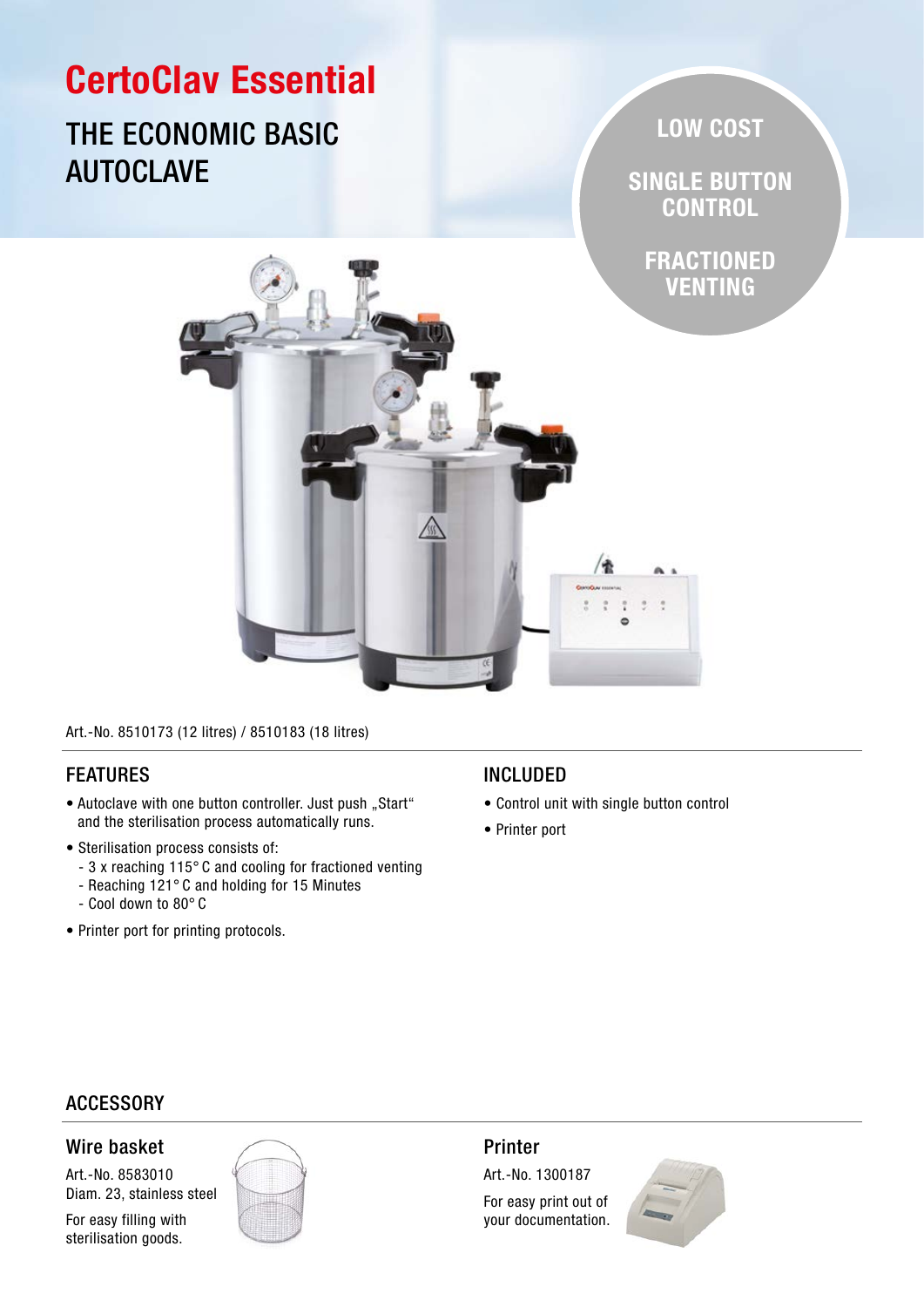# CertoClav Classic

## AUTOCLAVING UP TO 140°C WITH TIME TESTED TECHNOLOGY

THERMOSTAT PRECISION VALVE TIMER



Art.-No. 8510174 (for valve with 125 / 140° C), 8510184 (for valve with 115 / 121° C). Both 18 litres.

### FEATURES

- One of the lowest cost solutions for reliable sterilisation and materials testing up to 140° C / 2,7 bar.
- Ultra-low maintenance autoclave with time tested technology.
- Precision valves guarantee that the required pressure and temperature for sterilisation are reached.
- Two levels selectable: 125° C (1.4 bar / 20 psi) or 140° C (2.7 bar / 39 psi), alternative valve for 115° C / 121° C available

#### INCLUDED

- Presicision valve for 125 / 140° C (intermediate values possible)
- Thermostat for heat regulation
- Timer switch (5 60 minutes, permanent on)

### **ACCESSORY**

#### Wire basket

Art.-No. 8583010 Diam. 23, stainless steel

For easy filling with sterilisation goods.

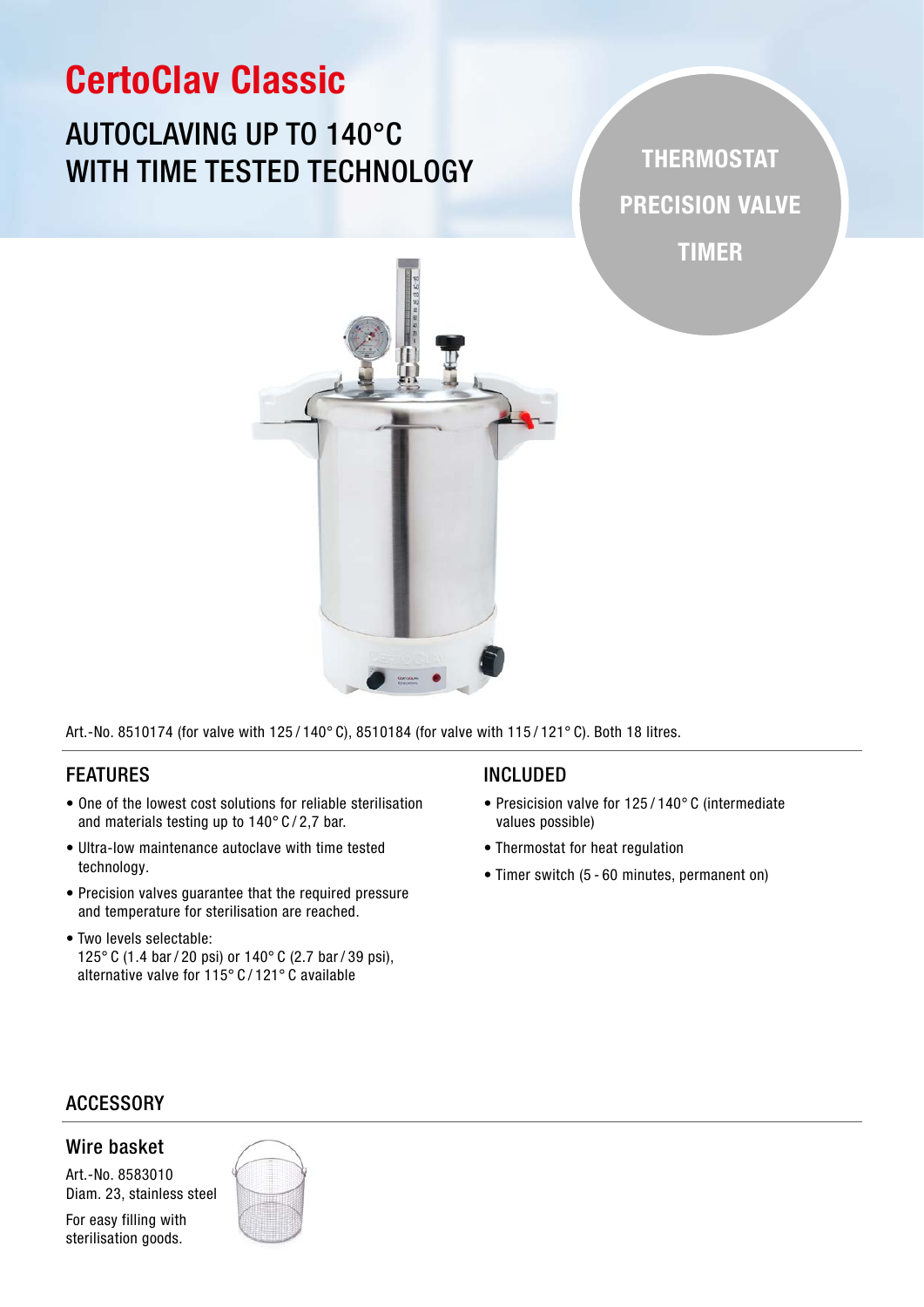# CertoClav MultiControl 2

## THE FREELY PROGRAMMABLE AUTOCLAVE **AUTOCLAVE**

MULTI-LANGUAGE PC PORT



Art.-No. 8510175 (18 litres)

### FEATURES

- Set programs for all sterilisation tasks
- Logging of processes with PC Software (basic version included) or via printer.
- Simple program programmable on the controller (1 time / temperature step)
- Complex programs (mutliple time / temperature steps) can be entered with PC Software (Professional version required).
- Automatic venting process for reliable sterilisation.
- Programmable from room temperatur to 140° C
- Suitable for materials testing (ICP-TM610, HAST, GLB-AL 631)

### INCLUDED

- Controller with with printer port and USB port
- Large LCD screen with temperature display

## **ACCESSORY**

### Wire basket

Art.-No. 8583010 Diam. 23, stainless steel

For easy filling with sterilisation goods.



### Printer

Art.-No. 1300187 For easy print out of

your documentation.



### PC Software Professional Version

Art.-No. 8200210 (Art.-No. 8200211 when purchased in bundle with autoclave)

For programming of multi step programs.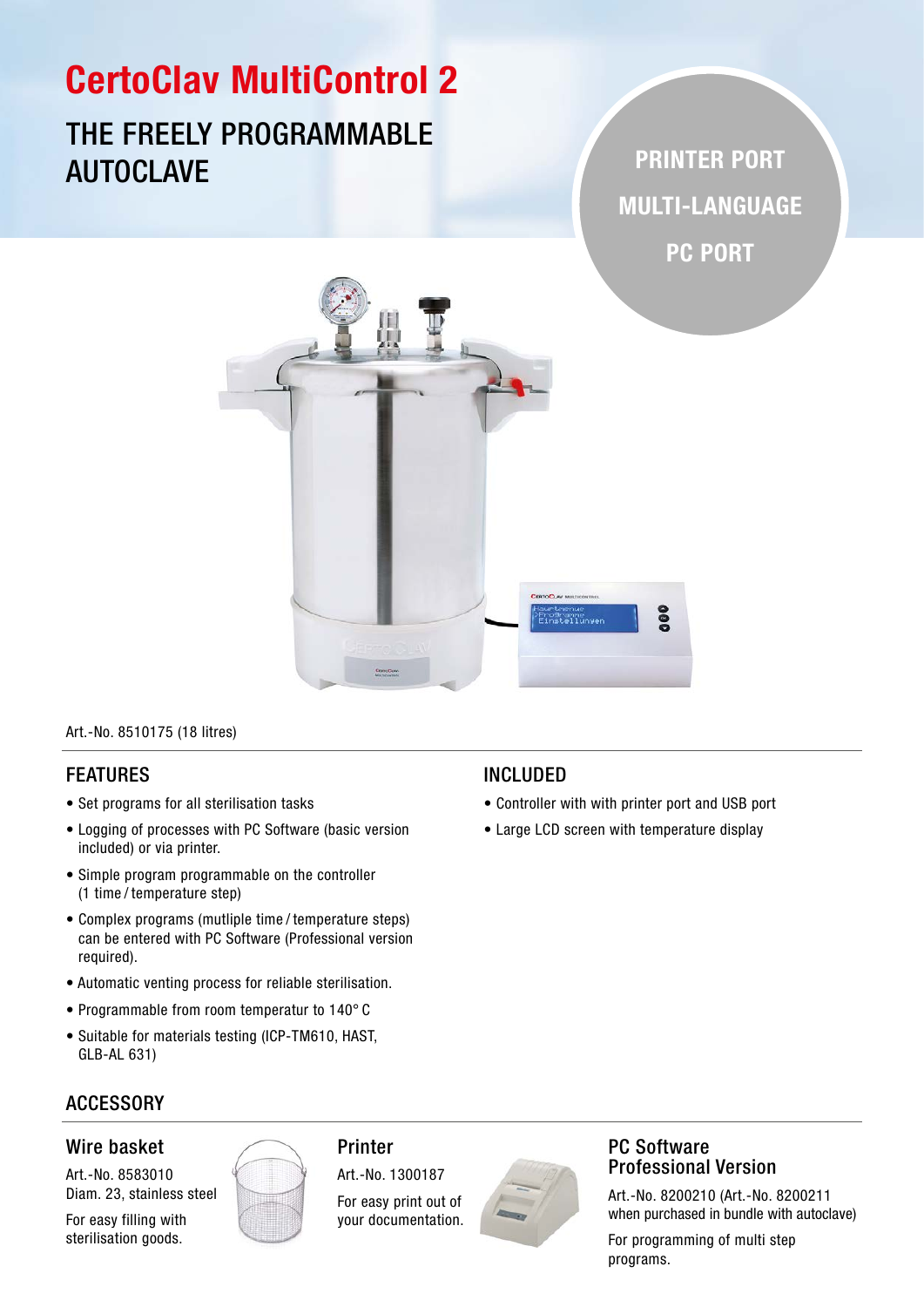# CertoClav MultiControl 2 Touch

## THE AUTOCLAVE WITH TOUCH SCREEN AND WIFI CONNECTION

PROGRAMMABLE

TOUCH SCREEN **CONTROLLER** 

WLAN/CLOUD **CONNECTION** 



Art.-No. 8510298 (18 litres)

### FEATURES

- Automatic long term documentation in the cloud. Digitally signed protocolls according to 21 CFR Part / GMP guidelines.
- Freely programmable autoclave (by time and temperature, 6 program slots, each 14 steps).
- All features of CertoControl and CertoCloud.
- Printer port for printing of local.

### INCLUDED

- 7 inch HD touch screen controller with WiFi and Bluetooth.
- Software with key features:
	- User Management
	- On-Screen video training and instructions for use
	- Live update of software
	- Video connection to support
	- One-touch ordering of spareparts
	- Programming of autoclave
	- Multiple languages
- Additional stand-alone power electronics that can be operated without touch screen controller.

### **ACCESSORY**

Wire basket

Art.-No. 8583010 Diam. 23, stainless steel

For easy filling with sterilisation goods.



### Printer

Art.-No. 1300187

For easy print out of your documentation.



### Tablet controller holder

Art.-No. 1300463 Wall and table mountable holding arm.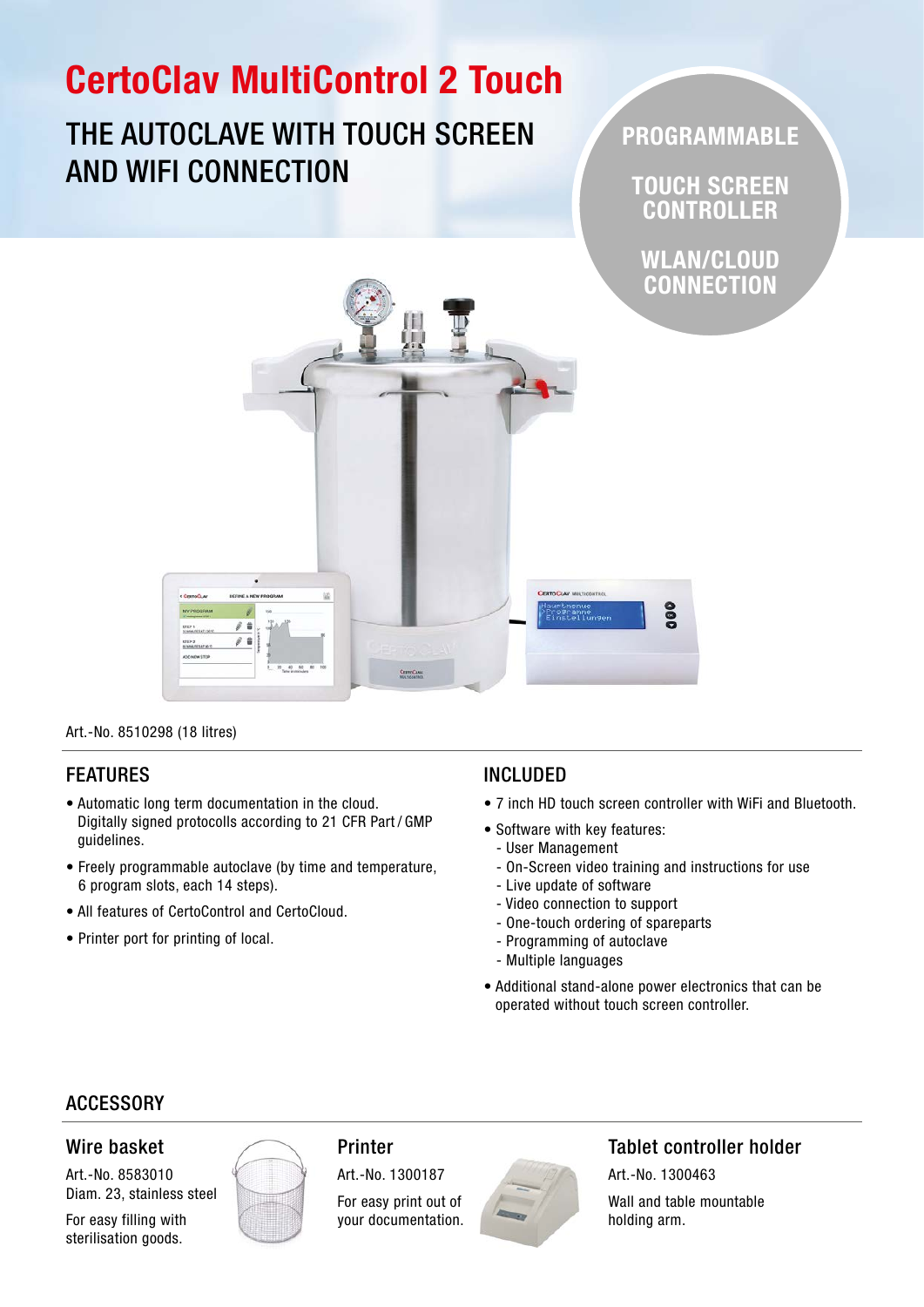# CertoClav Connect **MEDIA SENSOR** THE AUTOCLAVE FOR EASY VALIDATION AND DOCUMENTATION **ELECTRICAL LOCKER ON SCREEN VIDEOS LAN & WIFI**ď  $\bullet$  $J \hat{=}$  $j$  i STEP 2<br>60 MM/TI ADD NEW STE

#### Art.-No. 8510176 (18 litres)

### FEATURES

- HD touch screen controller for intuitive operation
- Connected to CertoCloud for online documentation
- Latest online security technology
- Usage instructions come as videos on the tablet controller
- Electromechanical lock opens when units has reached 80° C for safe sterilisation of liquids
- Useable as water bath with open lid
- Media sensor optionally available

### INCLUDED

- HD Touch Screen controller with WiFi and Bluetooth
- All required Software is on the controller
- Exhaust steam condensator
- Validation port
- Temperature measurement in water and in steam

### ACCESSORY

### Wire basket

Art.-No. 8583010 Diam. 23, stainless steel

For easy filling with sterilisation goods.



### Media sensor

Art.-No. 1300185 For precise sterilisation of liquids.

Tablet controller holder Art.-No. 1300463 Wall and table mountable holding arm.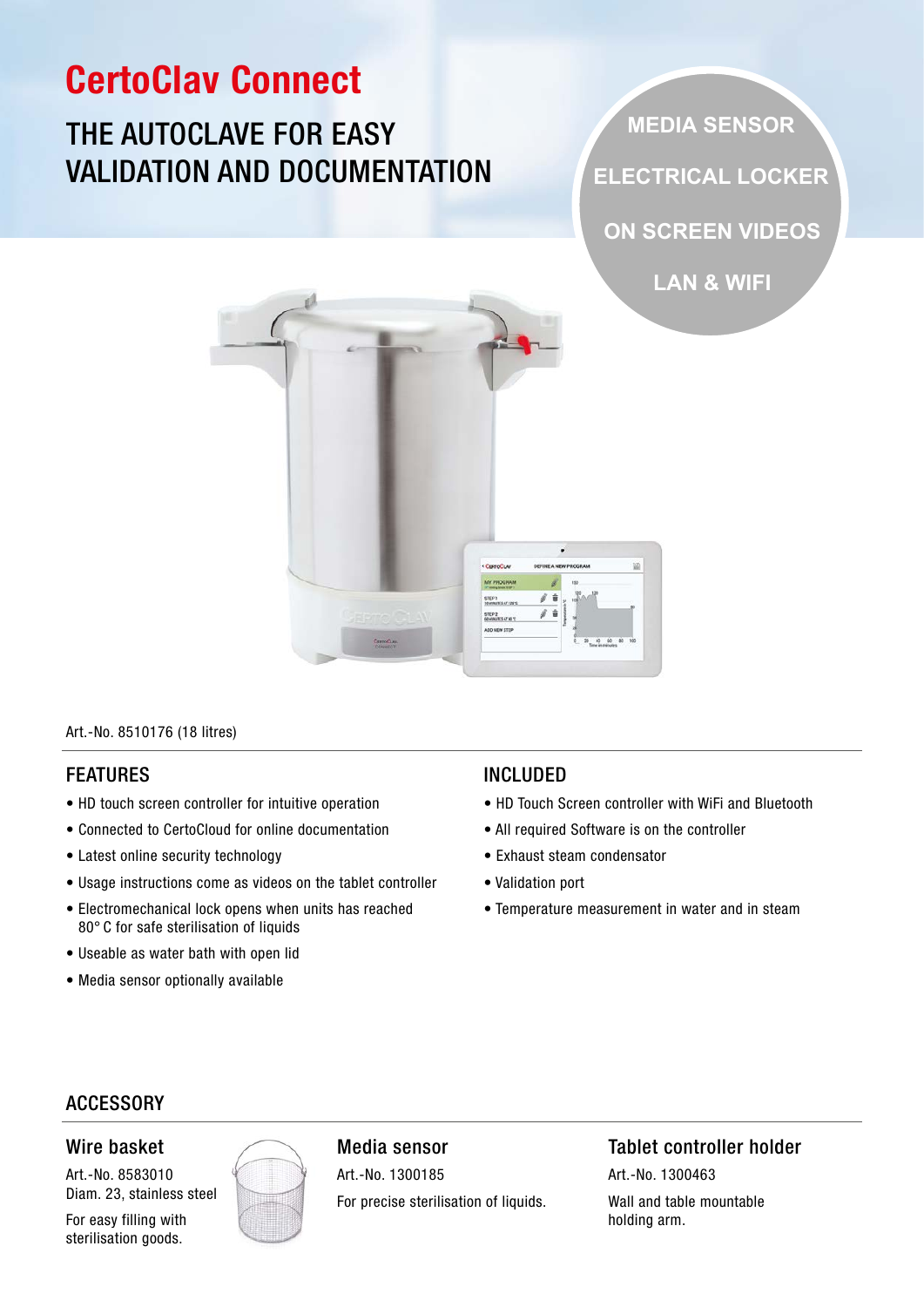

Art.-No. 8510177 (18 litres)

### FEATURES

- Media preparator for up to 10 litres of culture media. Sterilisation up to 140° C.
- Ports for pumping out liquid and inserting additives.
- In waterbath mode, temperatures under 100° C can be operated with open lid.

### INCLUDED

- 10 litre culture media stainless steel bucket.
- Media sensor for process guidance based on media temperature.
- Magnetic Stirrer for homogenity.
- Process ports for additives and for pumping out sterile media.
- Touch screen controller with cloud connection for GMP / 21 CFR Part 11 compliant documentation (3 month cloud usage included).

### **ACCESSORY**

#### Wire basket

Art.-No. 8583010 Diam. 23, stainless steel

For easy filling with sterilisation goods.



### Tablet controller holder

Art.-No. 1300463 Wall and table mountable holding arm.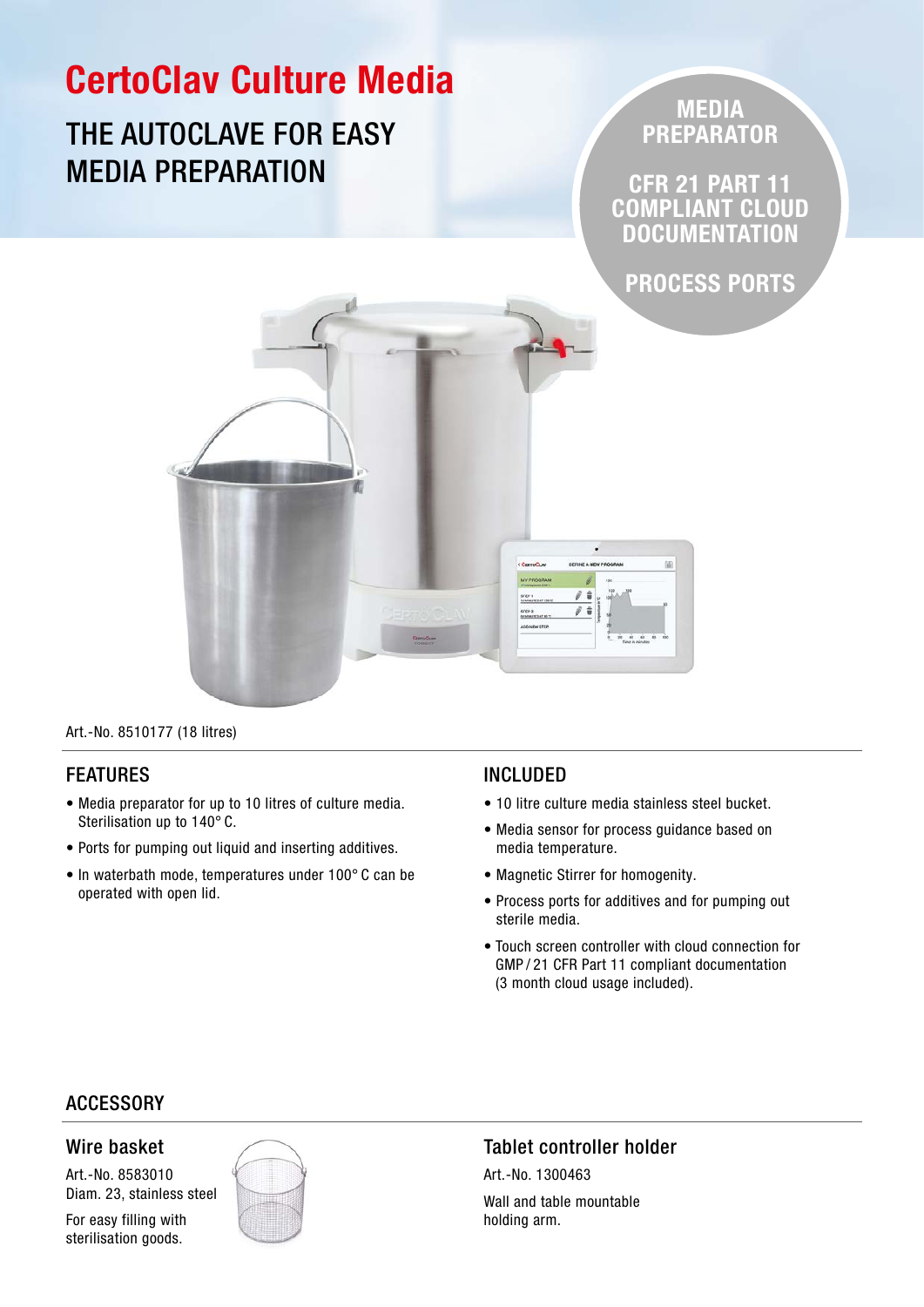# TECHNICAL DETAILS

|                         | <b>ESSENTIAL</b>                                                                                                                                                                                                               | <b>CLASSIC</b>                                                             | <b>MULTICONTROL 2</b>                                                                                |  |  |  |
|-------------------------|--------------------------------------------------------------------------------------------------------------------------------------------------------------------------------------------------------------------------------|----------------------------------------------------------------------------|------------------------------------------------------------------------------------------------------|--|--|--|
| Key benefit             | Low cost<br>professional autoclave                                                                                                                                                                                             | Low cost autoclave for<br>sterilisation up to 140°C<br>with low maintenace | Electronic autoclave with<br>PC/printer documentation.<br>Freely programmable<br>(with Pro Software) |  |  |  |
| Core use case           | Automatic sterilisation<br>of solids and waste                                                                                                                                                                                 | Sterilisation with low<br>requirement concerning<br>documentation          | Sterilisation up to 140°C<br>with documentation on<br>printer or PC, Materials<br>testing            |  |  |  |
| Temperature control     | Electronic                                                                                                                                                                                                                     | <b>Mechanical thermostat</b>                                               | Electronic                                                                                           |  |  |  |
| Pressure control        | Via temperature                                                                                                                                                                                                                | Mechanical precision valve                                                 | Via temperature                                                                                      |  |  |  |
| Interface               | Single button and<br>5 LED <sub>s</sub>                                                                                                                                                                                        | Temperature<br>selection knob                                              | LCD display                                                                                          |  |  |  |
| Steam release           | <b>Automatic Steam</b><br>release cock                                                                                                                                                                                         | <b>Manual steam</b><br>release cock                                        | <b>Automatic Steam</b><br>release cock                                                               |  |  |  |
| Other key components    | Printer port                                                                                                                                                                                                                   | <b>Mechanical timer</b>                                                    |                                                                                                      |  |  |  |
| Optional equipment      | Wire basket, printer                                                                                                                                                                                                           | Wire basket                                                                | Wire basekt, printer,<br>pro licence of PC software<br>(for multi step programs)                     |  |  |  |
| Temperature range       | $121^\circ C$                                                                                                                                                                                                                  | 125° C/140° C selectable.<br>Altern. model: 115° C/121° C                  | Room temp. to 140°C, water<br>bath mode with open lid                                                |  |  |  |
| Max working pressure    | $1,2$ bar                                                                                                                                                                                                                      |                                                                            | 2.7 <sub>b</sub>                                                                                     |  |  |  |
| <b>Chamber material</b> | Aluminium                                                                                                                                                                                                                      | Stainless steel 304L                                                       |                                                                                                      |  |  |  |
| Volume                  | 12 or 18                                                                                                                                                                                                                       | 18                                                                         |                                                                                                      |  |  |  |
| <b>Diameter</b>         | 24                                                                                                                                                                                                                             | 26                                                                         |                                                                                                      |  |  |  |
| Rated voltage, Output   | 230 V AC, 50-60 Hz, 1900 W                                                                                                                                                                                                     | 230 V AC, 50-60 Hz, 1300 W                                                 |                                                                                                      |  |  |  |
| <b>Safety</b>           | 4 fold safety system                                                                                                                                                                                                           |                                                                            |                                                                                                      |  |  |  |
| Compliance              | CE marked, EU pressure directive 27/93/EG, Low voltage directive 2006/95/EG,<br>Laboratory safety directive EN 61010-1 and -4, Electro magnetic compatibilty EN 61326,<br>Workplace safety directive 2004/40/EG and 2008/46/EG |                                                                            |                                                                                                      |  |  |  |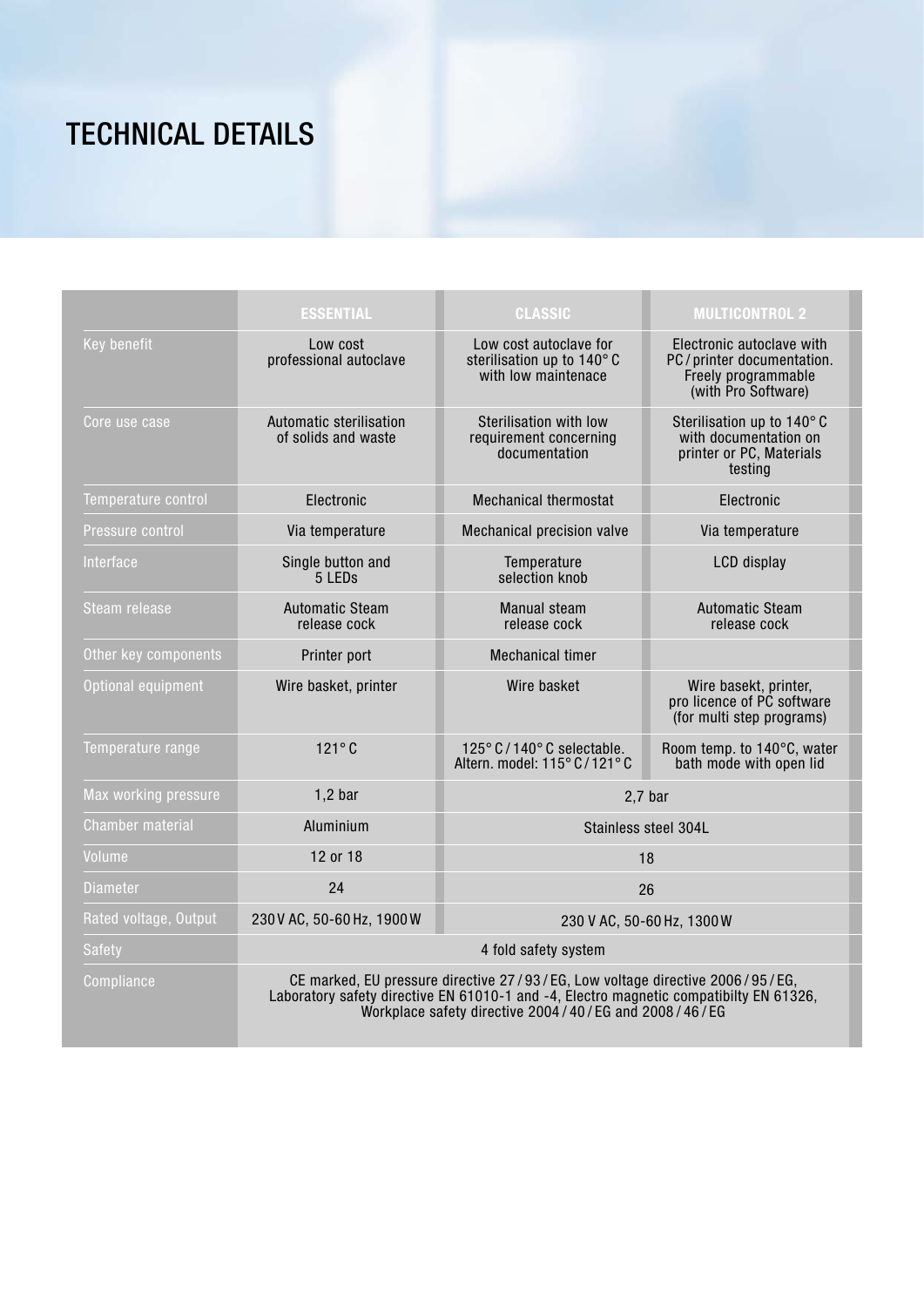# TECHNICAL DETAILS

|                         | <b>MULTICONTROL 2 TOUCH</b>                                                                                                                                                                                                    | <b>CONNECT</b>                                                                              | <b>CULTURE MEDIA</b>                                                                |  |  |  |  |
|-------------------------|--------------------------------------------------------------------------------------------------------------------------------------------------------------------------------------------------------------------------------|---------------------------------------------------------------------------------------------|-------------------------------------------------------------------------------------|--|--|--|--|
| Key benefit             | Freely programmble<br>autoclave with<br>documentation in the cloud                                                                                                                                                             | Freely programmable<br>autoclave, with electrical<br>lock and documentation in<br>the cloud | Culture Media preparator<br>with internal stirrer and<br>process ports              |  |  |  |  |
| Core use case           | Sterilisation und materials<br>testing in environments<br>with high documentation<br>requirements                                                                                                                              | Fully automatic autoclave<br>for liquids sterilisation<br>and documentation in<br>the cloud | Preparation of up to 10 litres<br>of culture media                                  |  |  |  |  |
| Temperature control     | Electronic                                                                                                                                                                                                                     |                                                                                             |                                                                                     |  |  |  |  |
| Interface               | HD touch screen controler                                                                                                                                                                                                      |                                                                                             |                                                                                     |  |  |  |  |
| Pressure control        | Via temperature                                                                                                                                                                                                                | Electronic pressure sensor                                                                  | Electronic pressure sensor                                                          |  |  |  |  |
| Steam release           | <b>Automatic Steam</b><br>release cock                                                                                                                                                                                         | <b>Electrical valve</b>                                                                     | <b>Electrical valve</b>                                                             |  |  |  |  |
| Other key components    | WiFi, Printer port,<br>PC Port (USB)                                                                                                                                                                                           | WiFi, Bluetooth                                                                             | Stirrer, 101 media bucket,<br>media sensor, process ports,<br>WiFi, Bluetooth       |  |  |  |  |
| Optional equipment      | wire basket, printer, holder<br>for for tablet controler                                                                                                                                                                       | wire basket, media sensor,<br>holder for tablet controler                                   | wire basket, holder for tablet<br>controler, port for additives,<br>extraction port |  |  |  |  |
| Temperature range       | Room temp. to 140°C, water bath mode with open lid                                                                                                                                                                             |                                                                                             |                                                                                     |  |  |  |  |
| Max working pressure    | $2,7$ bar                                                                                                                                                                                                                      |                                                                                             |                                                                                     |  |  |  |  |
| <b>Chamber material</b> | Stainless steel 304L                                                                                                                                                                                                           |                                                                                             |                                                                                     |  |  |  |  |
| Volume                  | 18                                                                                                                                                                                                                             |                                                                                             |                                                                                     |  |  |  |  |
| <b>Diameter</b>         | 18                                                                                                                                                                                                                             |                                                                                             |                                                                                     |  |  |  |  |
| Rated voltage, Output   | 230 V AC, 50-60 Hz, 1300 W                                                                                                                                                                                                     |                                                                                             |                                                                                     |  |  |  |  |
| Safety                  | 4 fold safety system                                                                                                                                                                                                           |                                                                                             |                                                                                     |  |  |  |  |
| Compliance              | CE marked, EU pressure directive 27/93/EG, Low voltage directive 2006/95/EG,<br>Laboratory safety directive EN 61010-1 and -4, Electro magnetic compatibilty EN 61326,<br>Workplace safety directive 2004/40/EG and 2008/46/EG |                                                                                             |                                                                                     |  |  |  |  |